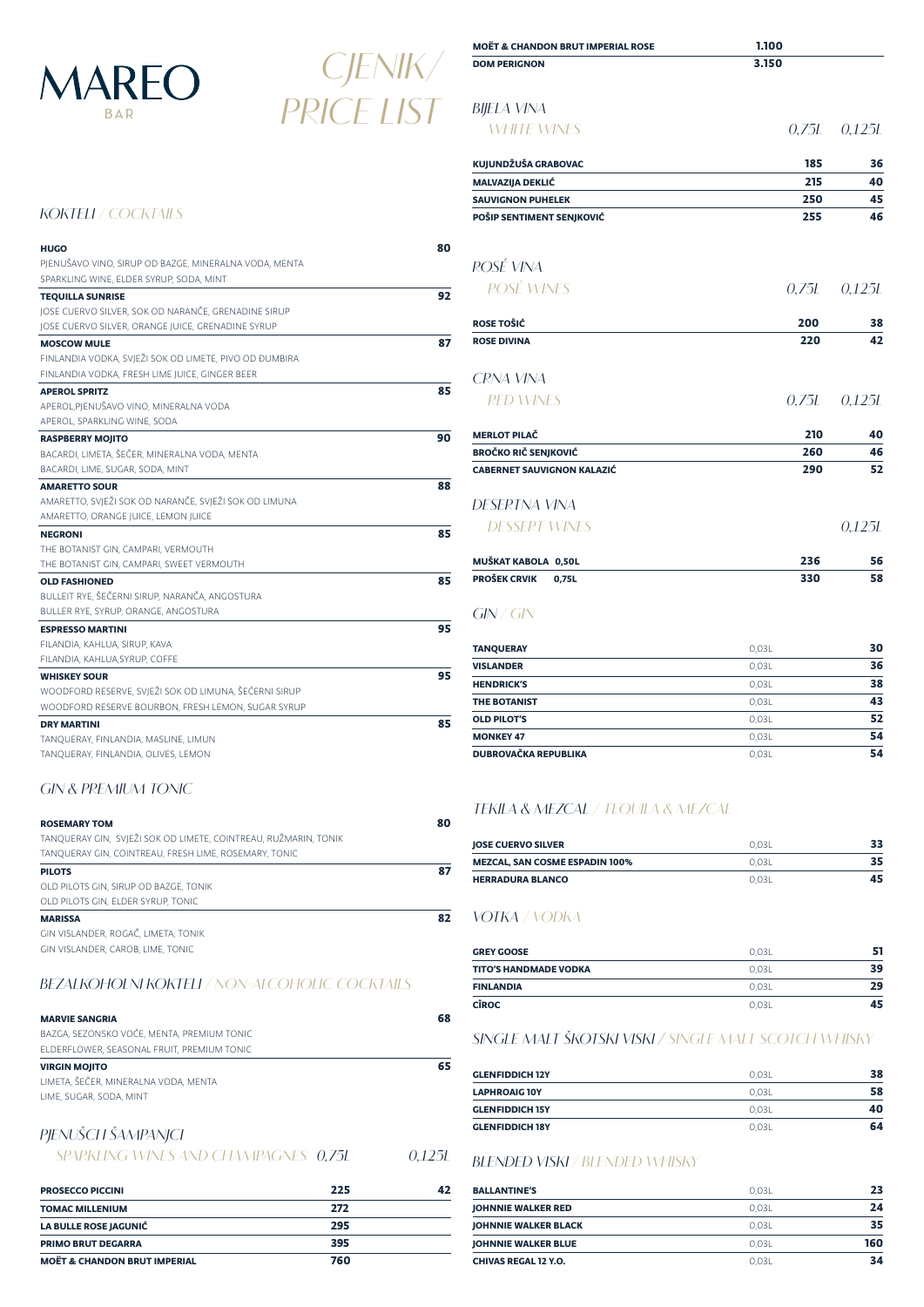| <b>PRIRODNA VODA / NATURAL WATER</b>                      | 0.50L | 22 |
|-----------------------------------------------------------|-------|----|
| <b>GAZIRANA VODA S OKUSOM / FLAVOURED SPARKLING WATER</b> | 0.33L | 17 |
| <b>GAZIRANA VODA / SPARKLING WATER</b>                    | 0.33L | 17 |
| <b>PRIRODNA VODA / NATURAL WATER</b>                      | 0.33L | 17 |
| <b>GAZIRANA VODA / SPARKLING WATER</b>                    | 0.75L | 29 |
| <b>PRIRODNA VODA / NATURAL WATER</b>                      | 0.75L | 29 |

# **TOPLI NAPITCI / WARM BEVERAGES**

| <b>ESPRESSO</b>                                        | 13 |
|--------------------------------------------------------|----|
| <b>MACCHIATO</b>                                       | 14 |
| MACCHIATO GRANDE, CAPPUCCINO, KAVA SA ŠLAGOM           |    |
| / ESPRESSO WITH CREAM, FILTER KAVA / AMERICANO         | 15 |
| <b>CAFFE LATTE</b>                                     | 17 |
| <b>LEDENA KAVA / ICED COFFEE</b>                       | 23 |
| <b>DUPLI ESPRESSO / DOUBLE ESPRESSO</b>                | 24 |
| <b>IRISH COFFEE</b>                                    | 40 |
| <b>BESKOFEINSKI ESPRESSO / DECAF ESPRESSO</b>          | 14 |
| BESKOFEINSKI MACCHIATO / DECAF MACCHIATO               | 15 |
| BESKOFEINSKI MACCHIATO GRANDE / DECAF MACCHIATO GRANDE | 16 |
| SELEKCIJA ČAJEVA / TEA SELECTION                       | 16 |
| TOPLA ČOKOLADA / HOT CHOCOLATE                         | 20 |
| MLIJEKO 0,10L / MILK 0,10L                             | 6  |

### **IRSKI VISKI / IRISH WHISKEY**

| <b>JAMESON</b>                           | 0.03L | 33 |
|------------------------------------------|-------|----|
| <b>AMERIČKI VISKI / AMERICAN WHISKEY</b> |       |    |

| <b>BULLEIT RYE</b>      | 0.03L | 45 |
|-------------------------|-------|----|
| <b>JACK DANIELS</b>     | 0.03L | 32 |
| <b>WOODFORD RESERVE</b> | 0.03L | 47 |

# **KONJAK / COGNAC**

| <b>MARTEL V.S.</b>          | 0.03L |     |
|-----------------------------|-------|-----|
| <b>REMY MARTIN V.S.O.P.</b> | 0.03L | 50  |
| <b>HENNESSEY X.O.</b>       | 0.03L | 120 |

#### **RUM**

| <b>BACARDI CARTA BLANCA</b> | 0.03L | 29 |
|-----------------------------|-------|----|
| <b>ZACAPA CENT 23YO</b>     | 0.03L |    |
| <b>HAVANA CLUB 7 ANOS</b>   | 0.03L | 39 |
| <b>MOUNT GAY</b>            | 0.03L | 46 |

# **LIKERI, RAKIJE I APERITIVI / LIQUEURS, GRAPPAS AND APERITIFS**

| SELEKCIJA DOMAĆIH LIKERA / SELECTION OF DOMESTIC LIQUEURS | 0.03L  | 24 |
|-----------------------------------------------------------|--------|----|
| SELEKCIJA DOMAĆIH RAKIJA / SELECTION OF DOMESTIC GRAPPAS  | 0.03L  | 27 |
| JÄGERMEISTER, CAMPARI, APEROL, AMARETTO, BAILEYS          | 0.03L  | 28 |
| <b>MARTINI EXTRA DRY, MARTINI ROSSO, MARTINI BIANCO</b>   | O.125L | 39 |
| <b>PELINKOVAC</b>                                         | 0.03L  | 23 |

# **PIVO / BEER**

| <b>DOMAĆE PIVO / DOMESTIC BEER</b> | 0.33L | 26 |
|------------------------------------|-------|----|
| <b>HEINEKEN</b>                    | 0.33L | 35 |
| <b>DESPERADOS</b>                  | 0.33L | 35 |
| <b>PIVO S OKUSOM LIMUNA</b>        | 0.33L | 77 |
| <b>HEINEKEN 0%</b>                 | 0.33L | 28 |

# **CRAFT PIVO / CRAFT BEER**

| <b>BARBA PALE ALE</b>                       | 0.33L | 42 |
|---------------------------------------------|-------|----|
| <b>PAULANER</b>                             | 0.33L | 36 |
| <b>ZMAJSKO PALE ALE</b>                     | 0.33L | 40 |
| <b>SAN SERVOLO SVIJETLO</b>                 | 0.33L | 39 |
| <b>SAN SERVOLO TAMNO</b>                    | 0.33L | 42 |
| <b>SAN SERVOLO CRVENO</b>                   | 0.33L | 40 |
| <b>BEZGLUTENSKO PIVO / GLUTEN FREE BEER</b> | 0.33L | 46 |

# **BEZALKOHOLNA PIĆA I SOKOVI / SOFT DRINKS AND JUICES**

| SVJEŽE CIJEĐENI SOK OD VOĆA / FRESHLY SQUEEZED JUICE | 0.20L | 34 |
|------------------------------------------------------|-------|----|
| <b>PRIRODNI SOK / FRUIT JUICE</b>                    | 0,20L | 26 |
| COCA COLA, FANTA, SPRITE, COCA COLA ZERO             | 0.25L | 26 |
| <b>SCHWEPPES TONIC, BITTER LEMON</b>                 | 0.25L | 27 |
| <b>LEDENI ČAJ / ICED TEA</b>                         | 0.25L | 27 |
| <b>ORANGINA</b>                                      | 0.25L | 28 |
| <b>PIPI</b>                                          | 0.25L | 26 |
| <b>RED BULL</b>                                      | 0.25L | 32 |

#### **PREMIUM TONIC / THREE CENTS**

| <b>GINGERBEER</b>           | 0.20L | 36 |
|-----------------------------|-------|----|
| <b>PINK GRAPEFRUIT SODA</b> | 0.20L | 36 |
| <b>TONIC WATER</b>          | 0.20L | 36 |

#### **VODA / WATER**

| <b>GAZIRANA VODA S OKUSOM / FLAVOURED SPARKLING WATER</b> | 0.50L | 22 |
|-----------------------------------------------------------|-------|----|
| <b>GAZIRANA VODA / SPARKLING WATER</b>                    | 0.50L | 22 |

U SKLADU SA HRVATSKIM ZAKONOM ZABRANJENA JE KONZUMACIJA ALKOHOLA OSOBAMA MLAĐIMA OD 18 GODINA. THE CRO-ATIAN LAW PROHIBITS THE USE OF ALCOHOL FOR PERSONS UNDER 18 YEARS OF AGE. CIJENE SU IZRAŽENE U KUNAMA. PDV I POREZ NA POTROŠNJU SU UKLJUČENI U CIJENU. THE PRICES ARE EXPRESSED IN CROATIAN KUNA. VAT AND CONSUMPTION TAX ARE INCLUDED IN PRICE. SVOJE PISANE PRIGOVORE MOŽETE PODNIJETI NA RECEPCIJI HOTELA MARVIE HOTEL AND HEALTH, PUTEM POŠTE NA ADRESU: PERIČIĆEVA 1, 21000 SPLIT ILI NA E-MAIL ADRESU: INFO@MARVIEHOTEL.COM. A WRITTEN COM-PLAINT CAN BE MADE AT THE RECEPTION DESK OF MARVIE HOTEL AND HEALTH OR BY MAIL ADDRESSED TO PERIČIĆEVA 1, 21000 SPLIT OR VIA E-MAIL: INFO@MARIVEHOTEL.COM.

KRUPA D.O.O. - DRAČEVAC 11 - SPLIT - OIB 46746041826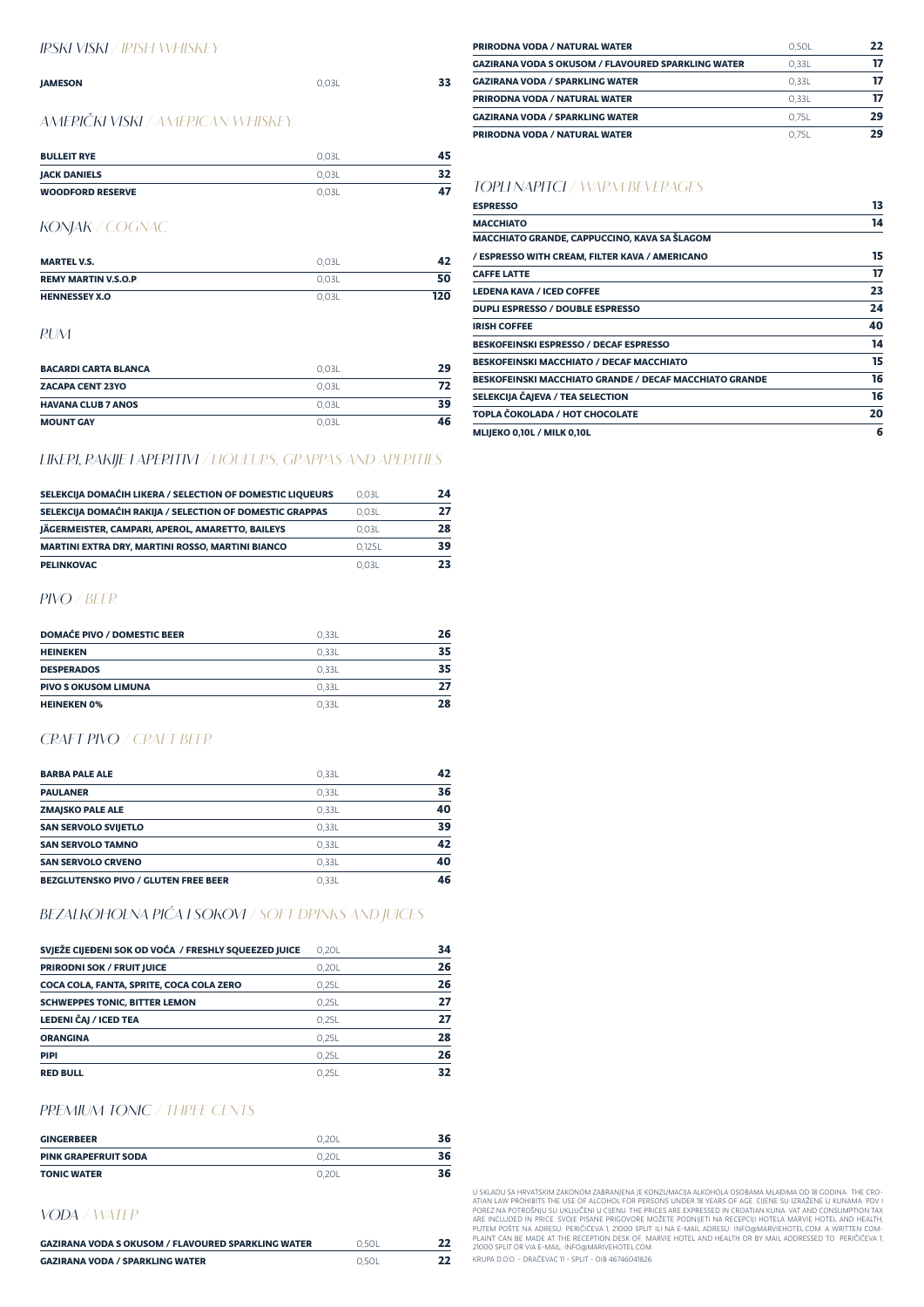# **MAREO BAR**

| <i>SALATE</i>                                              | WELLNESS PREPORUKA - WR<br>WELLNESS RECOMMENDATION-WR |                        |
|------------------------------------------------------------|-------------------------------------------------------|------------------------|
|                                                            | BEZ GLUTENA - GF                                      |                        |
| <i>SALADS</i>                                              |                                                       | <b>GLUTEN FREE- GF</b> |
| MEDITERANSKA QUINOA SALATA                                 | WR / GF                                               | 75                     |
| AVOKADO, RAJČICA, KRASTAVAC, FETA SIR                      |                                                       |                        |
| <b>MEDITERRANEAN QUINOA SALAD</b>                          |                                                       |                        |
| AVOCADO, TOMATO, CUCUMBER, FETA CHEESE                     |                                                       |                        |
| <b>CAPRESE SALATA</b>                                      | WR / GF                                               | 65                     |
| RAJČICA, RIKULA, MOZZARELLA, BOSILJAK, MASLINOVO ULJE      |                                                       |                        |
| <b>CAPRESE SALAD</b>                                       |                                                       |                        |
| TOMATO, ARUGULA, MOZZARELLA, BASIL, OLIVE OIL              |                                                       |                        |
| <b>SALATA SA SVJEŽOM TUNOM</b>                             | WR / GF                                               | 85                     |
| ZELENA SALATA, SEZAM, PRELJEV OD LIMETE I MASLINOVOG ULJA  |                                                       |                        |
| <b>YELLOWFIN TUNA STEAK</b>                                |                                                       |                        |
| LETTUCE, SESAME, LIME AND OLIVE OIL DRESSING               |                                                       |                        |
| <b>CEZAR SALATA</b>                                        |                                                       | 75                     |
| ZELENA SALATA, PARMEZAN, MASLINOVO ULJE, KRUTONI           |                                                       |                        |
| <b>CLASSIC CAESAR SALAD</b>                                |                                                       |                        |
| LETTUCE, PARMESAN, OLIVE OIL, CROUTONS                     |                                                       |                        |
| MIJEŠANA SALATA S WOK BIFTEKOM                             | WR / GF                                               | 90                     |
| PESTO OD ORAHA, BOSILJAK                                   |                                                       |                        |
| <b>MIXED SALAD WITH WOK STEAK</b>                          |                                                       |                        |
| WALNUT PESTO, BASIL                                        |                                                       |                        |
| <b>QUINOA SALATA S WOK PILETINOM</b>                       | WR / GF                                               | 80                     |
| MATOVILAC, MINI RAJČICE, CIKLA DRESING                     |                                                       |                        |
| <b>QUINOA SALAD WITH WOK CHICKEN</b>                       |                                                       |                        |
| LAMB SALAD, CHERRY TOMATOES, BEETROOT DRESSING             |                                                       |                        |
| <b>DODAJTE U SVOJU SALATU</b>                              |                                                       |                        |
| -PILEĆA PRSA                                               | WR / GF                                               | 30                     |
| -GRILL TUNU                                                | WR / GF                                               | 55                     |
| <b>ADD TO YOUR SALAD:</b>                                  |                                                       |                        |
| -ROASTED CHICKEN BREAST                                    | WR / GF                                               | 30                     |
| -GRILL TUNA                                                | WR / GF                                               | 55                     |
|                                                            |                                                       |                        |
| SENDVIČI                                                   |                                                       |                        |
|                                                            |                                                       |                        |
| <b>SANDWICHES</b>                                          |                                                       |                        |
| <b>BIFTEK SENDVIČ</b>                                      |                                                       | 95                     |
| CIABATTA, TARTUFATA, GLJIVE, PAPRIKA, CHEDDAR SIR, POMFRIT |                                                       |                        |
| <b>BEEF STEAK SANDWICH WITH FRENCH FRIES</b>               |                                                       |                        |
| CIABATTA, TRUFFLES, MUSHROOMS, BELL PEPPER, CHEDDAR CHEESE |                                                       |                        |
| AVOKADO SENDVIČ                                            | <b>WR</b>                                             | 85                     |
| TOST, MOZZARELLA, PESTO BOSILJKA, HUMUS, SEZAM             |                                                       |                        |
| <b>AVOCADO SANDWICH WITH SALAD</b>                         |                                                       |                        |
| TOAST, MOZZARELLA, BASIL PESTO, HUMUS, SESAME              |                                                       |                        |
| <b>SMOTULIAK OD TUNE</b>                                   | <b>WR</b>                                             | 80                     |
| RAJČICA, MAJONEZA, ZELENA SALATA, POMFRIT                  |                                                       |                        |
| <b>TUNA WRAP WITH FRENCH FRIES</b>                         |                                                       |                        |
| TOMATO, MAYONNAISE, LETTUCE                                |                                                       |                        |
| <b>CIABATTA S MOZZARELLOM I RAJČICOM</b>                   | <b>WR</b>                                             | 75                     |
| REDUCIRANI ACETO, MASLINOVO ULJE, SEZONSKA SALATA          |                                                       |                        |
| <b>TOMATO MOZZARELLA CIABATTA WITH SALAD</b>               |                                                       |                        |

ACETO, OLIVE OIL